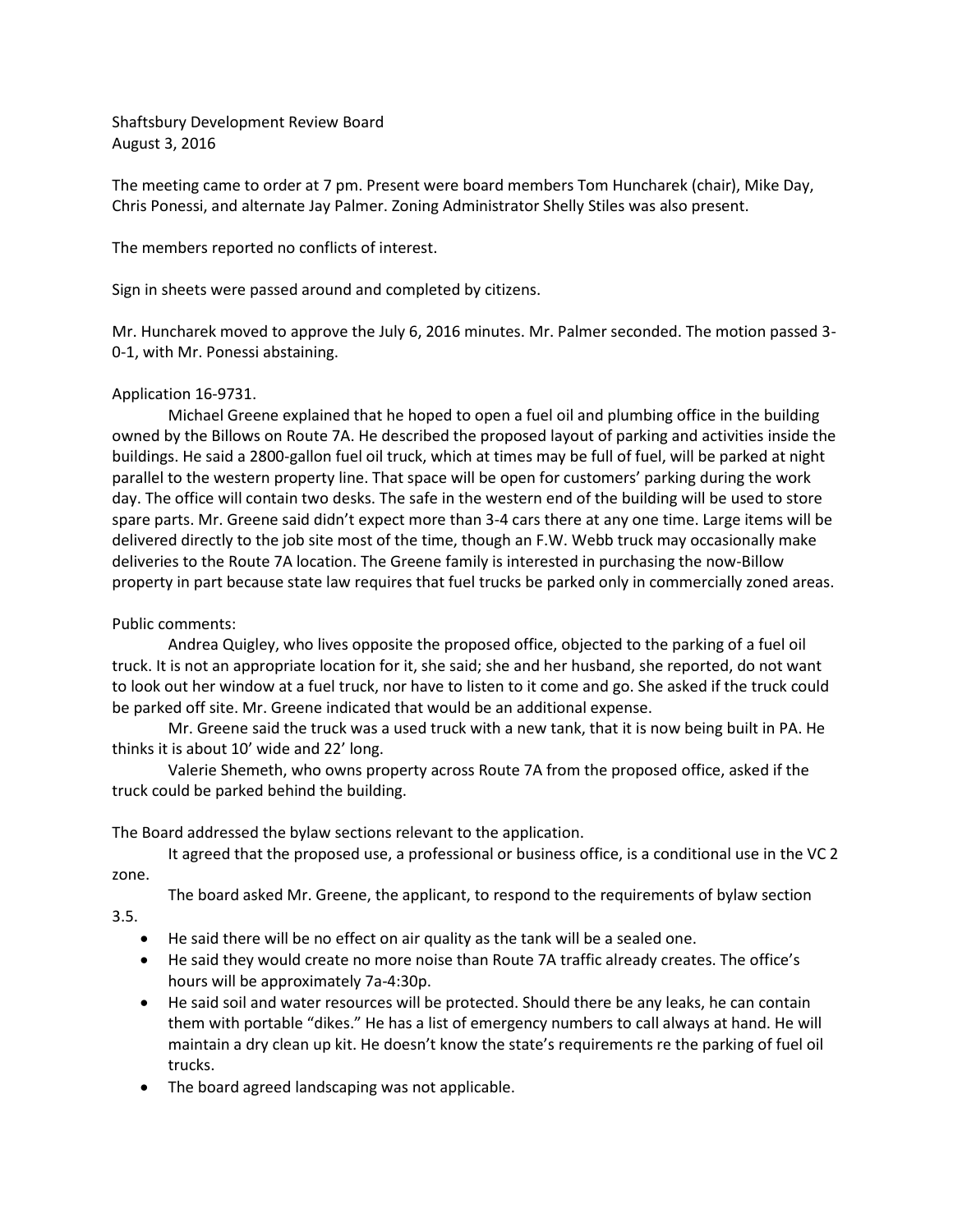- Mr. Greene said there will be no visual impacts; he doesn't propose any changes to the building except perhaps a new roof. Lighting was discussed. Mr. Greene said they hadn't thought about that item yet.
- Re safety, Mr. Ponessi suggested Mr. Greene get a letter from the Fire Department regarding their assessment of the proposed project on services they provide.
- There will be no impact on water resources.
- Re wastes, they will not be installing an outside dumpster.
- Re health hazards, Mr. Palmer asked that Mr. Greene provide information about state regulations regarding fuel oil trucks. Mr. Greene Sr. said that if the truck leaked, it would be pulled off the road.
- Re hazardous wastes, there will be none beyond some oily wastes Mr. Greene stores in a 5 gallon bucket in his van.
- The storm drainage section of the bylaw is not applicable, nor are the energy or education sections.
- Regarding municipal services, it was agreed the applicant will confer with the Fire Department regarding any "burden" the proposed project will place on the Department.
- There will be no noticeable impact on traffic.
- Re parking, the applicant noted that the oil truck will back into its space along the western edge of the property from Underpass Road. It will not back into the state highway.
- Regarding the remaining items in section 3.5, it was noted that any new lighting other than motion sensor-controlled security lighting must be approved by the DRB.

## Concluding public comments

Ms. Quigley reiterated her request to somehow screen the truck behind the building or trees.

Mr. John Billlow reported that the building was built in 1880 as a barbershop and public bath house, that the Town Clerk's office had once been housed in it as well as a frozen foods distributor and real estate offices.

Mr. Ponessi moved to close the hearing. The motion was seconded by Mr. Huncharek. It passed 4-0. Mr. Ponessi described the board's decision-making process and timetable.

## Other business

ZA Stiles reported that a subdivision hearing is scheduled for the August 17 meeting.

Mr. Ponessi moved to enter private deliberative session. Mr. Huncharek seconded the motion, which passed 4-0. After discussion, Mr. Day moved to leave deliberative session. Mr. Ponessi seconded the motion, which passed 4-0.

Mr. Ponessi moved to approve the application 16-9731 as presented with the following conditions:

- The applicant will provide the Board with information regarding State regulations on the parking of fuel oil trucks.
- The applicant will provide the Board with letters from the Fire Department and the State Police regarding the project's impacts on services they provide.
- Parking will be as presented in the site plan. Only one fuel oil truck may be parked on the site.
- No outside dumpster will be installed.
- No additional or changed lighting, except motion sensor-controlled security lighting, will be permitted.